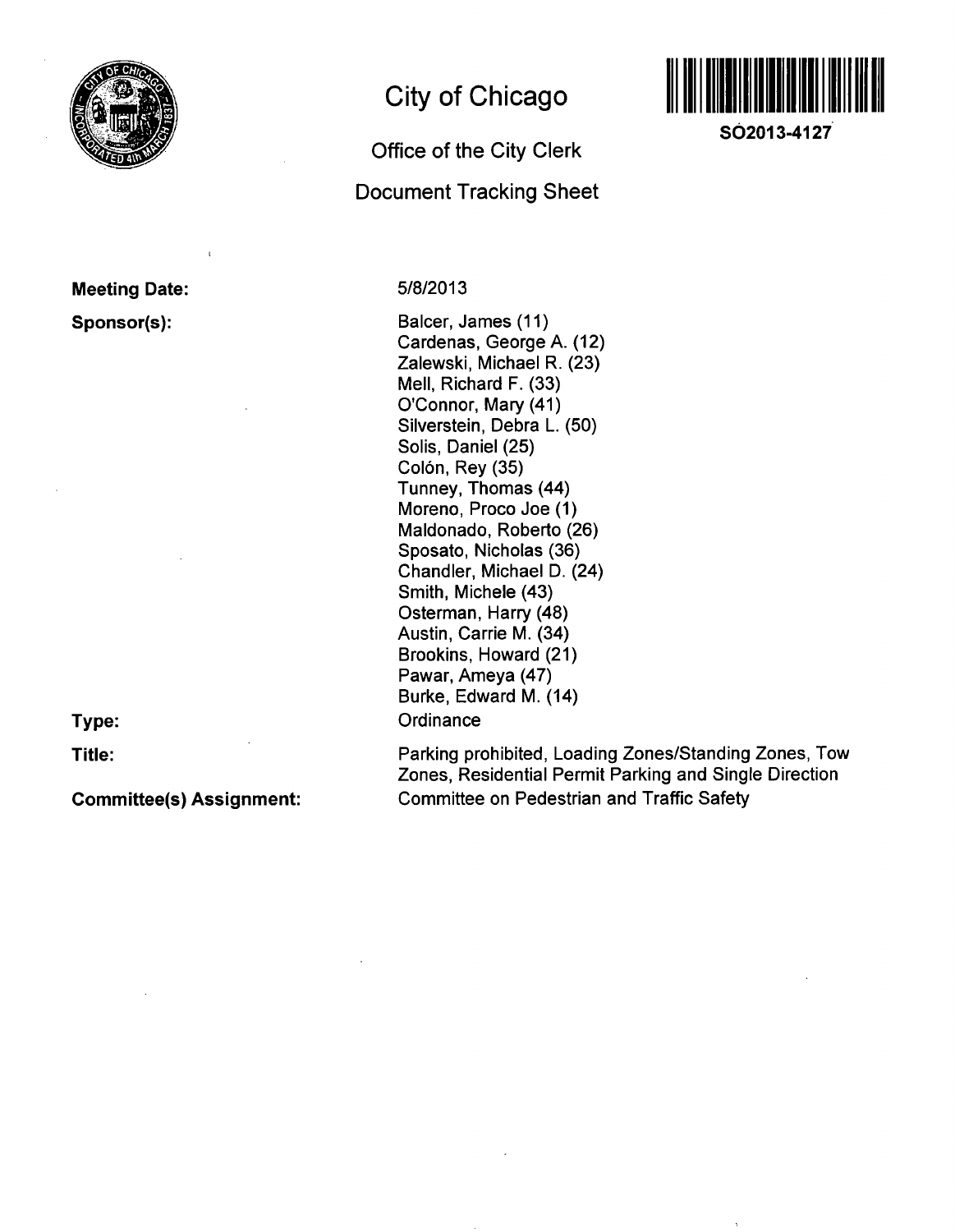# **Chicago, May8, 2013**

# **To The President and Members of the City Council:**

Your Committee on Pedestrian and Traffic Safety begs leave to recommend that Your Honorable Body Do Not Pass the sundry proposed ordinances and orders submitted herewith which were referred to the committee on Pedestrian and Traffic Safety concerning traffic regulations and traffic signs, et cetera as follows:

| <b>WARD</b><br>11 | PARKING PROHIBITED AT ALL TIMES, DISABLED:<br>927 W. 31st Street, Disabled Permit 89629 [O2013-1673] |
|-------------------|------------------------------------------------------------------------------------------------------|
| 11                | 2811 S. Throop Street, Disabled Permit 89630 [O2013-1674]                                            |
| 11                | 228 W. 26th Street, Disabled Permit 89635 [O2013-2600]                                               |
| 11                | 2913 S. Lowe Avenue, Disabled Permit 89634 [O2013-2602]                                              |
| 11                | 245 W. 25th Place, Disabled Permit 89633 [O2013-2604]                                                |
| 11                | 931 W. 33rd Street, Disabled Permit 89632 [O2013-2606]                                               |
| 12                | 2913 W. 25th Place, Disabled Permit 89645 [O2013-1701]                                               |
| 23                | 5728 S. Rutherford Avenue, Disabled Permit 84258 [O2013-1732]                                        |
| 33                | 4723 N. Central Park Avenue, Disabled Permit 71211 [O2013-2877]                                      |
| 41                | 6731 N. Oliphant Avenue, Disabled Permit 90073 [O2013-2013]                                          |
| 41                | 8752 W. Berwyn Avenue, Disabled Permit 90082 [O2013-970]                                             |
| 50                | 6147 N. Fairfield Avenue, Disabled Permit 89416 [O2013-1029]                                         |
| 50                | 7416 N. California Avenue, Disabled Permit 89421 [O2013-1030]                                        |
| 50                | 6633 N. Seeley Avenue, Disabled Parking 89423 [O2013-1031]                                           |
| 50                | 2801 W. Greenleaf Avenue, Disabled Parking 89428 [O2013-1034]                                        |
| 50                | 6458 N. Rockwell Street, Disabled Permit 89431 [O2013-1037]                                          |
| 50                | 6738-40 N. Campbell Avenue, Disabled Permit 90643 [O2013-2121]                                       |
| 50                | 6340 N. Claremont Avenue, Disabled Permit 90656 [O2013-2959]                                         |
|                   |                                                                                                      |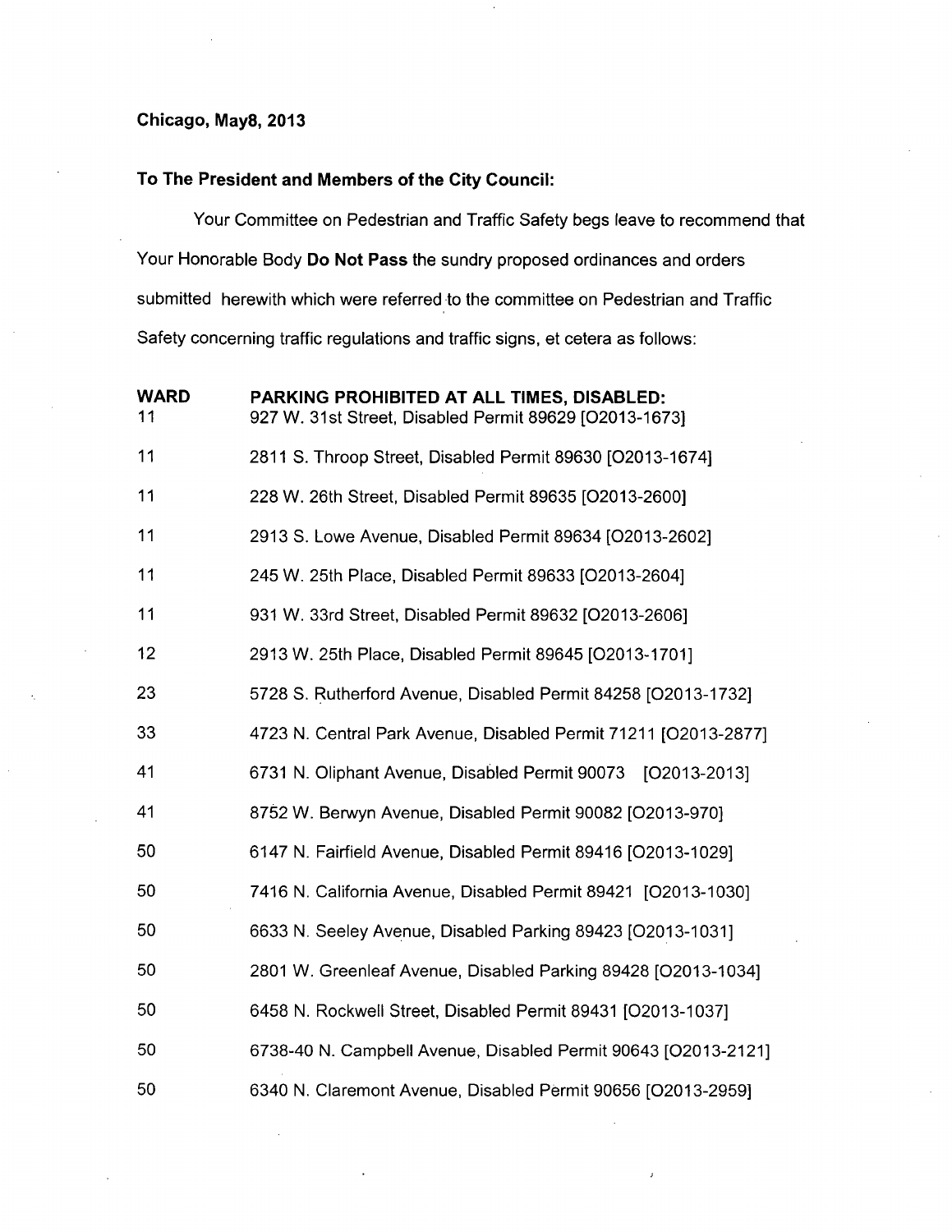#### **WARD LOADING ZONES / STANDING ZONES:**

- 25 1625 W. 18th Street (install signs on Marshfield); No Parking Loading Zone; Sam to 6pm Monday through Friday and 9am to 1pm Saturday ~ 13-00276901 [02013-1444]
- 35 3057 W. Logan Boulevard, Valet Loading Zone; one space; all times, all days ~ 13-00377093 [02012-8300]
- 44 1114 W. Belmont, 20 feet starting 10 feet west of alley entrance; No Parking Loading Zone, 7:00 AM to 12:00 AM (midnight), all days ~ 12-01945928 [02012-6441]

#### **WARD AMEND LOADING ZONES / STANDING ZONES:**

- **1**  Repeal ordinance passed December 14, 2011, journal page 17773, which reads W. Pierce Avenue (north side) from a point 20 feet west of N. Damen Avenue to a point 25 feet west thereof: 15 minute Standing Zone, use flashing lights, tow zone after 15 minutes, 10:00 am to 11:00 pm. All Days [02013-3310]
	- 26 3416 W. Fullerton; Amend Loading Zone by striking: 47 feet and inserting in lieu thereof: 27 feet -- 12-01428682 [O2012-5516]
	- 36 7141 - 7143 W. Addison: Repeal No Parking Loading Zone -12-01425148 [02012-5138]

#### **WARD TOW ZONES:**

- 24 Northwest corner of S. Central Park Avenue and W. Grenshaw Street, No Parking Tow Zone, Corner Clearance ~ 13-00363129 [Or2012-750]
- 43 N. Lehmann Court (west side) from W. Wrightwood Avenue to a point 110 ft. north thereof (covering the curb cut). No Parking Tow Zone, Public Benefit ~ 13-00377807 [O2012-8456]
- 43 W. Willow Street south side from a point 100 feet west of N. Halsted Street to a point 20 feet north thereof (covering the alley cut); No Parking Tow Zone - 13-00377883 [02012-8466]

#### **WARD AMEND TOW ZONES:**

- 25 Amend location by striking: 1625 W. 18th Street and inserting: 1617 - 1625 W. 18th Street; Amend days and times by striking: 7:00 am to 9:00 pm Friday Monday Saturday and inserting: 8:00 am to 6:00 pm Monday through Friday -- 13-00276901 [O2013-1423]
- 48 1518 W. Granville Avenue, No Parking Tow Zone, amend no parking school days, strike: 1518 West Granville Avenue, 8:00 a.m. to 4:30 p.m., school days, insert: 1518 West Granville Avenue, 6:00 a.m. to 4:30 p.m. -- 12-01975057 [O2012-5489]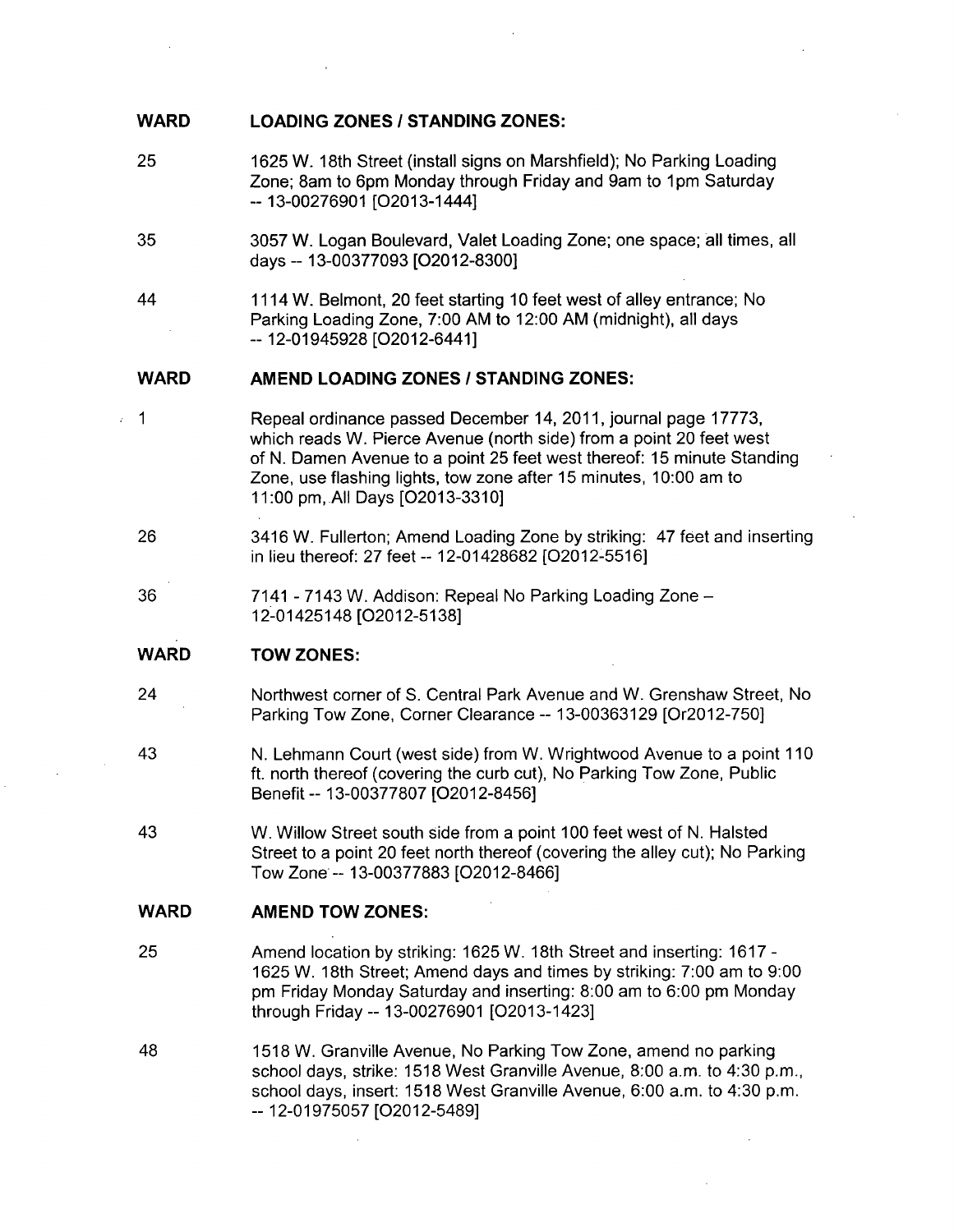# **WARD RESIDENTIAL PERMIT PARKING:**

- 12 2317 to 2325 W. 41st Street (south side only), Residential Permit Parking Zone, All times [02013-1389]
- 34 W. 104th Street from S. Wentworth Avenue to S. Princeton Avenue (both sides). Residential Permit Parking Zone, All times [02013-1392]

## **WARD AMEND RESIDENTIAL PERMIT PARKING:**

- 21 Amend location of Residential Permit Parking Zone, Strike: 9500 block of S. Wentworth Avenue (both sides) and insert: S. Wentworth Avenue (both sides), from 95th Street to the first alley south thereof, all times [O2013- 1772]
- 47 4600 through 4653 N. Wolcott Avenue (both sides); Extension of Residential Permit Parking Zone 62, All times [Or2013-89]

# **WARD AMEND SINGLE DIRECTION:**

14 Repeal ordinance which established Single Direction, southerly on S. Keating Avenue from S. Archer Avenue to the first alley south thereof [02012-5495]